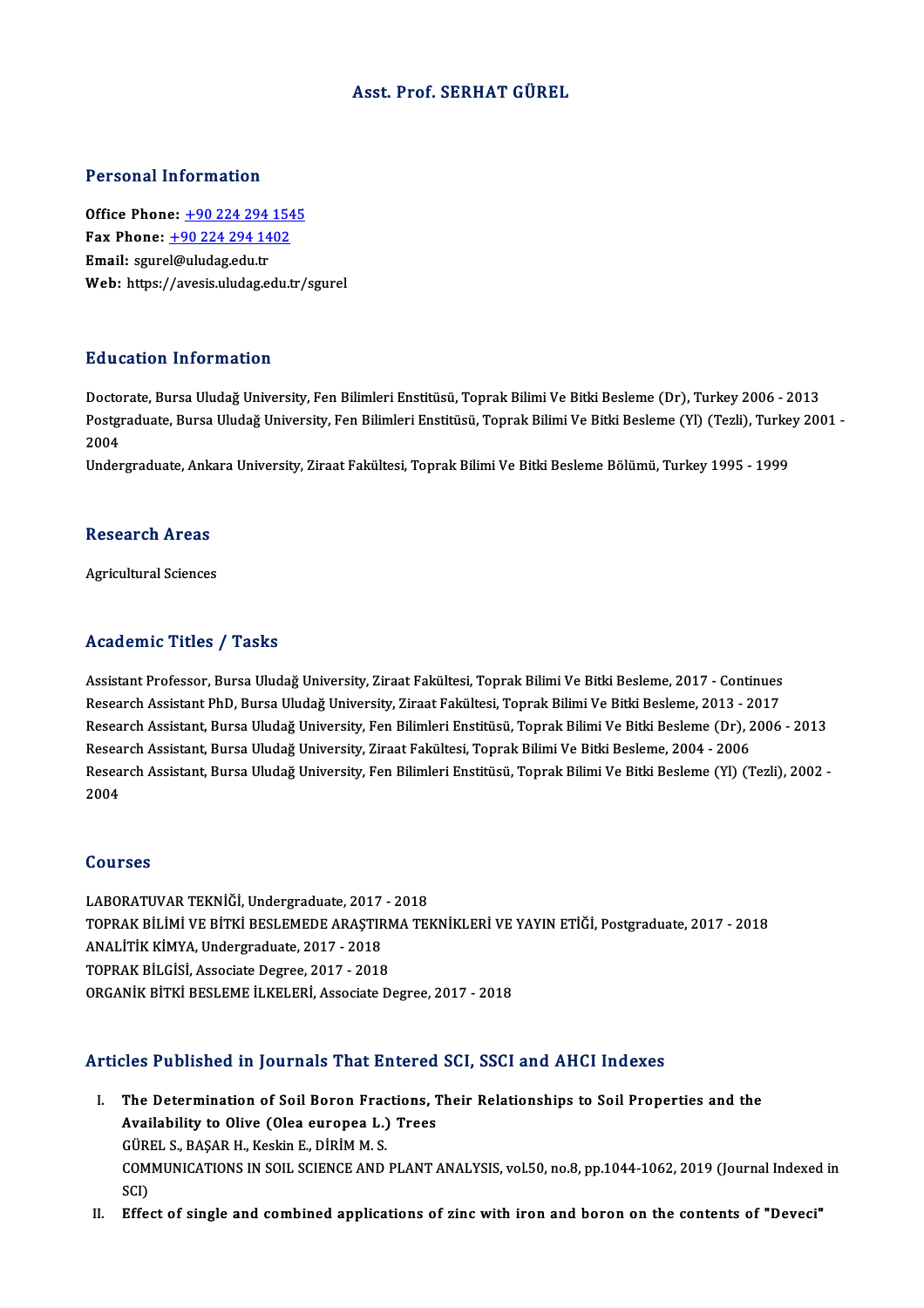pear trees GÜREL S.,BAŞARH. JOURNAL OF PLANT NUTRITION, vol.41, no.7, pp.915-927, 2018 (Journal Indexed in SCI)

GÜREL S., BAŞAR H.<br>JOURNAL OF PLANT NUTRITION, vol.41, no.7, pp.915-927, 2018 (Journal Indexed in SCI)<br>III. The influence of Zn, Fe and B applications on leaf and fruit absorption of table olive "Gemlik" based<br>on phanalagi **JOURNAL OF PLANT NUTR<br>The influence of Zn, Fe<br>on phonological stages<br>PASAP H. CÜPELS** on phonological stages<br>BAŞAR H., GÜREL S. on phonological stages<br>BAŞAR H., GÜREL S.<br>SCIENTIA HORTICULTURAE, vol.198, pp.336-343, 2016 (Journal Indexed in SCI)<br>Effects of Annlisations of Boron with Iron and Zins on the Contents of

IV. Effects of Applications of Boron with Iron and Zinc on the Contents of Pear Trees SCIENTIA HORTICUI<br>Effects of Applica<br>GÜREL S., BAŞAR H.<br>NOTULAE POTANIC Effects of Applications of Boron with Iron and Zinc on the Contents of Pear Trees<br>GÜREL S., BAŞAR H.<br>NOTULAE BOTANICAE HORTI AGROBOTANICI CLUJ-NAPOCA, vol.44, no.1, pp.125-132, 2016 (Journal Indexed in<br>SCD

GÜRI<br>NOTI<br>SCI)<br>MIN NOTULAE BOTANICAE HORTI AGROBOTANICI CLUJ-NAPOCA, vol.44, no.1, pp.125-132, 2016 (Journal Indexed in<br>SCI)<br>V. MINERAL NUTRIENT COMPOSITION OF LEAVES AND FRUITS OF BLACK TABLE OLIVE CV. GEMLIK<br>PASAR H. CÜREL S

SCI)<br>V. MINERAL NUTRIENT COMPOSITION OF LEAVES AND FRUITS OF BLACK TABLE OLIVE CV. GEMLIK<br>BAŞAR H., GÜREL S. MINERAL NUTRIENT COMPOSITION OF LEAVES AND FRUITS OF BLACK TABLE OLIV<br>BAŞAR H., GÜREL S.<br>BANGLADESH JOURNAL OF BOTANY, vol.44, no.4, pp.669-670, 2015 (Journal Indexed in SCI)<br>Effects of inon and notassium fortility on mism

BAŞAR H., GÜREL S.<br>BANGLADESH JOURNAL OF BOTANY, vol.44, no.4, pp.669-670, 2015 (Journal Index<br>VI. Effects of iron and potassium fertility on micro element uptake of maize<br>CELIV H. ASIV B. B., CÜREL S. Katkat A. V. BANGLADESH JOURNAL OF BOTANY, vol.4<br>Effects of iron and potassium fertility<br>CELİK H., AŞIK B. B. , GÜREL S., Katkat A. V.<br>AEBICAN JOURNAL OF ACRICULTURAL BE Effects of iron and potassium fertility on micro element uptake of maize<br>ÇELİK H., AŞIK B. B. , GÜREL S., Katkat A. V.<br>AFRICAN JOURNAL OF AGRICULTURAL RESEARCH, vol.5, no.16, pp.2158-2168, 2010 (Journal Indexed in SCI)<br>Pet CELIK H., AŞIK B. B., GÜREL S., Katkat A. V.<br>AFRICAN JOURNAL OF AGRICULTURAL RESEARCH, vol.5, no.1<br>VII. Potassium as an Intensifying Factor for Iron Chlorosis<br>CELIV H. Asik B. B., CÜREL S. Vatkat A. V.

- AFRICAN JOURNAL OF AGRICULTURAL RE<br>Potassium as an Intensifying Factor f<br>ÇELİK H., Asik B. B. , GÜREL S., Katkat A. V.<br>INTERNATIONAL JOURNAL OF ACRICULTI Potassium as an Intensifying Factor for Iron Chlorosis<br>ÇELİK H., Asik B. B. , GÜREL S., Katkat A. V.<br>INTERNATIONAL JOURNAL OF AGRICULTURE AND BIOLOGY, vol.12, no.3, pp.359-364, 2010 (Journal Indexed in<br>SCD CELI<br>INTE<br>SCI)<br>Effe INTERNATIONAL JOURNAL OF AGRICULTURE AND BIOLOGY, vol.12, no.3,<br>SCI)<br>VIII. Effects of potassium and iron on macro element uptake of maize<br>CELIV H. ASIV B. B. Cuarel S. Katkat A. V.
- SCI)<br>Effects of potassium and iron on mac:<br>ÇELİK H., AŞIK B. B. , Guerel S., Katkat A. V.<br>ZEMDIPPYSTE ACRICULTUPE vel 97. no 1 CELİK H., AŞIK B. B. , Guerel S., Katkat A. V.<br>ZEMDIRBYSTE-AGRICULTURE, vol.97, no.1, pp.11-22, 2010 (Journal Indexed in SCI)

## Articles Published in Other Journals

- I. The Comparison of Elementel Composition of Deveci and Santa Maria Pear Varieties The Comparison of the Comparison<br>GÜREL S., BAŞAR H.<br>Turkish Journal of A Turkish Journal of Agricultural and Natural Sciences, vol.2, pp.1970-1976, 2014 (Refereed Journals of Other Institutions) GÜREL S., BA<br>Turkish Jouri<br>Institutions)<br>Bunga Väna Turkish Journal of Agricultural and Natural Sciences, vol.2, pp.1970-1976, 2014 (Refereed Journals of Other<br>Institutions)<br>II. Bursa Yöresinde Yetiştirilen Armut Ağaçlarının Azot Fosfor Potasyum Kalsiyum ve Magnezyum ile<br>Pe
- Institutions)<br>Bursa Yöresinde Yetiştirilen Armut<br>Besleme Durumlarının İncelenmesi<br>CÜPELS BASAR H Bursa Yöresinde !<br>Besleme Durumla<br>GÜREL S.,BAŞAR H.<br>HÜ Zirast Fakültesi Besleme Durumlarının İncelenmesi<br>GÜREL S., BAŞAR H.<br>U.Ü. Ziraat Fakültesi Dergisi, vol.28, no.1, pp.1-11, 2014 (Other Refereed National Journals)<br>Burga Vöresinde Vetistirilen Armut Ağaslarının Azet Eesfer Petasuum Kalsiyum

GÜREL S., BAŞAR H.<br>U.Ü. Ziraat Fakültesi Dergisi, vol.28, no.1, pp.1-11, 2014 (Other Refereed National Journals)<br>III. Bursa Yöresinde Yetiştirilen Armut Ağaçlarının Azot Fosfor Potasyum Kalsiyum ve Magnezyum ile<br>Reslan U.Ü. Ziraat Fakültesi Dergisi, vol.28, no.1<br>Bursa Yöresinde Yetiştirilen Armut<br>Beslenme Durumların İncelenmesi<br>CÜPELS RASAR H Bursa Yöresinde !<br>Beslenme Duruml<br>GÜREL S., BAŞAR H.<br>HÜ Zirast Fakültesi Beslenme Durumların İncelenmesi<br>GÜREL S., BAŞAR H.<br>U.Ü. Ziraat Fakültesi Dergisi, vol.28, no.1, pp.1-11, 2014 (Other Refereed National Journals)

## GÜREL S., BAŞAR H.<br>U.Ü. Ziraat Fakültesi Dergisi, vol.28, no.1, pp.1-11, 2014 (Other Refereed National Journals)<br>IV. Effect of Foliar Iron Applications on contents of Iron Forms and Mineral Compostition of Sweet<br>Cheory U.Ü. Ziraat Fakültesi Dergisi, ve<br>Effect of Foliar Iron Applic<br>Cheery (Prunus avium L.).<br>Peser H. Gürel S. Gelik H. Ata Effect of Foliar Iron Applicati<br>Cheery (Prunus avium L.).<br>Başar H., Gürel S., Çelik H., Ataç T.<br>Inde American Iournal of Agricult

Cheery (Prunus avium L.).<br>Başar H., Gürel S., Çelik H., Ataç T.<br>Indo-American Journal of Agricultural and Veterinary Sciences, vol.2, no.3, pp.1-11, 2014 (Other Refereed National Başar H., (<br>Indo-Ame<br>Journals)<br>Effect of Indo-American Journal of Agricultural and Veterinary Sciences, vol.2, no.3, pp.1-11, 2014 (Other Refereed Na<br>Journals)<br>V. Effect of Foliar Iron Applications on Contents of Iron Forms and Mineral Composition of Sweet<br>Charus

Journals)<br>Effect of Foliar Iron Applications c<br>Cherry prunus avium l<br>BAŞAR H., GÜREL S., tamer a., CELİK H. V. Effect of Foliar Iron Applications on Contents of Iron Forms and Mineral Composition of Sweet

Cherry prunus avium 1<br>BAŞAR H., GÜREL S., tamer a., ÇELİK H.<br>Indo-American Journal of Agricultural and Veterinary Sciences (IAJAVS), no.2, pp.1-11, 2014 (Refereed Journals of BAŞAR H., GÜREL S<br>Indo-American Jou:<br>Other Institutions)<br>Valous Vänesinde Indo-American Journal of Agricultural and Veterinary Sciences (IAJAVS), no.2, pp.1-11, 2014 (Refere<br>Other Institutions)<br>VI. Yalova Yöresinde Örtü Altında Yetiştirilen Hıyarın Beslenme Durumunun Toprak ve Bitki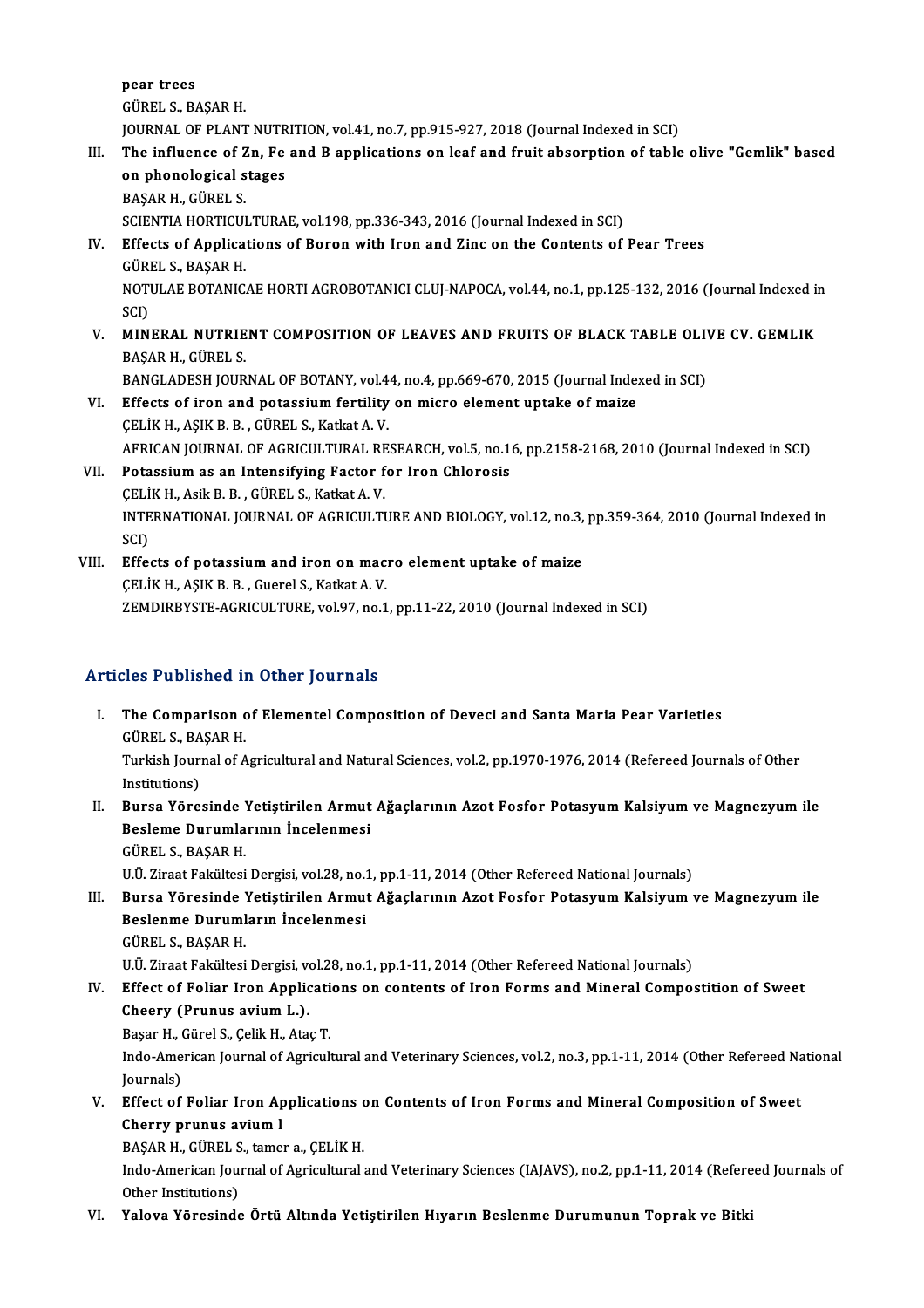Analizleriyle İncelenmesi I Sera Topraklarının Verimlilik Durumları **Analizleriyle İncel<br>GÜREL S., BAŞAR H.<br>UÜ Zir Fak Derg x** Analizleriyle İncelenmesi I Sera Topraklarının Verimlilik Durumları<br>GÜREL S., BAŞAR H.<br>U.Ü. Zir. Fak. Derg., vol.21, no.2, pp.1-7, 2006 (Other Refereed National Journals)<br>Yalova Vöresinde Örtü Altında Vetistinilen Huyanın

GÜREL S., BAŞAR H.<br>U.Ü. Zir. Fak. Derg., vol.21, no.2, pp.1-7, 2006 (Other Refereed National Journals)<br>VII. Yalova Yöresinde Örtü Altında Yetiştirilen Hıyarın Beslenme Durumunun Toprak ve Bitki Analizleri<br>ile İngelenme U.Ü. Zir. Fak. Derg., vol.21, no.2, pp.1-7, 2006 (Other Refereed Nati<br>Yalova Yöresinde Örtü Altında Yetiştirilen Hıyarın Beslenn<br>ile İncelenmesi I. Sera Topraklarının Verimlilik Durumları<br>CÜPELS, BASAR H Yalova Yöresinde<br>ile İncelenmesi I.<br>GÜREL S., BAŞAR H.<br>HÜ Zirast Fakültesi ile İncelenmesi I. Sera Topraklarının Verimlilik Durumları<br>GÜREL S., BAŞAR H.<br>U.Ü. Ziraat Fakültesi Dergisi, vol.20, no.2, pp.1-8, 2006 (Other Refereed National Journals)<br>İrnik Gölü Havrasında Değisik Su Kaynakları ile Sul GÜREL S., BAŞAR H.<br>U.Ü. Ziraat Fakültesi Dergisi, vol.20, no.2, pp.1-8, 2006 (Other Refereed National Journals)<br>VIII. İznik Gölü Havzasında Değişik Su Kaynakları ile Sulanan Toprakların Ağır Metal İçeriklerinin<br>İncelen

U.Ü. Ziraat Fal<br>İznik Gölü H<br>İncelenmesi<br>PASAP H-CÜ İznik Gölü Havzasında Değişik<br>İncelenmesi<br>BAŞAR H., GÜREL S., KATKAT A. V.<br>U. Ü. Ziraat Fakültasi Dergisi val 11 İncelenmesi<br>BAŞAR H., GÜREL S., KATKAT A. V.<br>U. Ü. Ziraat Fakültesi Dergisi, vol.18, no.1, pp.93-104, 2004 (Other Refereed National Journals)<br>İrnik Gölü Hayrasında Değisik Su Kaynaklanuyla Sulanan Tanrakların Ağır Metal İs

BAŞAR H., GÜREL S., KATKAT A. V.<br>U. Ü. Ziraat Fakültesi Dergisi, vol.18, no.1, pp.93-104, 2004 (Other Refereed National Journals)<br>IX. İznik Gölü Havzasında Değişik Su Kaynaklarıyla Sulanan Toprakların Ağır Metal İçerikleri U. Ü. Ziraat Fakültesi Dergisi, vol.11<br>İznik Gölü Havzasında Değişik<br>BAŞAR H., GÜREL S., KATKAT A. V.<br>HÜ Zir Fek Ders vel.19 no.1 nn IX. İznik Gölü Havzasında Değişik Su Kaynaklarıyla Sulanan Toprakların Ağır Metal İçerikleri<br>BAŞAR H., GÜREL S., KATKAT A. V.<br>U.Ü. Zir. Fak. Derg, vol.18, no.1, pp.93-104, 2004 (Other Refereed National Journals)

## Refereed Congress / Symposium Publications in Proceedings

efereed Congress / Symposium Publications in Proceedings<br>I. Effect of Single and Combined Applications of Zinc with Iron on cv Santa Maria Pear Trees<br>CÜPELS RASAR H Executions of the Second Second<br>GÜREL S., BAŞAR H.<br>27 th International S Effect of Single and Combined Applications of Zinc with Iron on cv Santa Maria Pear Trees<br>GÜREL S., BAŞAR H.<br>27 th International Scientific-Expert Congress of Agriculture and Food Industry, Bursa, Turkey, 26 - 28 September

6ÜRE<br>27 th<br>2016<br>The C 27 th International Scientific-Expert Congress of Agriculture and Food Industry, Bursa, Turkey,<br>2016<br>II. The Comparison of Elemental Compositon of Deveci and Santa Maria Pear Varieties<br>PASAR H. CÜRELS

2016<br>The Comparison c<br>BAŞAR H., GÜREL S.<br>AgriPallon Ballon A BAŞAR H., GÜREL S.<br>AgriBalkan Balkan Agricultural Congress, Turkey, 08 September 2014 - 11 September 2011

## BAŞAR H., GÜREL S.<br>AgriBalkan Balkan Agricultural Congress, Turkey, 08 September 2014 - 11 September 2011<br>III. The Determinations of Iron Zinc Boron Copper and Manganese Nutrition Status of Pear Orchards in<br>Burga Bogia AgriBalkan Balk<br><mark>The Determin</mark><br>Bursa Region<br>C<sup>üper S. PASA</sub></sup> The Determination<br>Bursa Region<br>GÜREL S., BAŞAR H.<br>Agricasia 2012 1st f

Bursa Region<br>GÜREL S., BAŞAR H.<br>Agricasia 2013, 1st Central Asia Congress on Modern Agricultural Techniques and Plant Nutrition, Bishkek, GÜREL S., BAŞAR H.<br>Agricasia 2013, 1st Central Asia Congress on Moder<br>Kyrgyzstan, 1 - 03 October 2013, vol.2, pp.805-812<br>Yonnaktan Gühnelame Kyrgyzsta<br>**Yaprakta**<br>GÜREL S.<br>Akademik

- IV. Yapraktan Gübreleme
	-

Akademik Makale, İstanbul, Turkey, 1 - 30 June 2012, vol.1, pp.68-71

GÜREL S.<br>Akademik Makale, İstanbul, Turkey, 1 - 30 June 2012, vol.1, pp.68-71<br>V. Yapraktan uygulanan borlu gübrelerin kiraz ağaçlarının gelişimi üzerine etkisi<br>Güpel S. BASAR H. GELİK H. stast Akademik Makale, İstanbul, Turkey, 1<br>Yapraktan uygulanan borlu gübr<br>GÜREL S., BAŞAR H., ÇELİK H., ataç t.<br>Uludağ Üniversitesi Bilgilandirme ve Yapraktan uygulanan borlu gübrelerin kiraz ağaçlarının gelişimi üzerine etkisi<br>GÜREL S., BAŞAR H., ÇELİK H., ataç t.<br>Uludağ Üniversitesi Bilgilendirme ve AR-GE Günleri, Bursa, Turkey, 15 - 16 November 2011, pp.211-0<br>Petass

GÜREL S., BAŞAR H., ÇELİK H., ataç t.<br>Uludağ Üniversitesi Bilgilendirme ve AR-GE Günleri,<br>VI. Potassium Iron Interactions in Maize Growth Uludağ Üniversitesi Bilgilendirme ve AR-<br>Potassium Iron Interactions in Maiz<br>Çelik H., Katkat A. V. , Aşık B. B. , Gürel S.<br>International Symnosium en Seil Manag Potassium Iron Interactions in Maize Growth<br>Çelik H., Katkat A. V. , Aşık B. B. , Gürel S.<br>International Symposium on Soil Management and Potash Fertilizer Uses in West Asia and North Africa Region,<br>Antalya Turkey, 22, 25 Celik H., Katkat A. V. , Aşık B. B. , Gürel S.<br>International Symposium on Soil Management al<br>Antalya, Turkey, 22 - 25 November 2010, pp.10<br>The Determination of Iron, Zins, Beren, Co

## International Symposium on Soil Management and Potash Fertilizer Uses in West Asia and North Africa Region,<br>Antalya, Turkey, 22 - 25 November 2010, pp.10<br>VII. The Determination of Iron, Zinc, Boron, Copper and Manganese Nu Antalya, Turkey,<br><mark>The Determin:</mark><br>Bursa Region.<br>PASAR H. CÜRE The Determinatio<br>Bursa Region.<br>BAŞAR H., GÜREL S.<br>Seil Weter Journal (

Bursa Region.<br>BAŞAR H., GÜREL S.<br>Soil-Water Journal '1st Central Asia Congress on Modern Agricultural Techniques and Plant Nutrition, 1 - 03<br>Osteber 2012 BAŞAR H., GÜR<br>Soil-Water Jou<br>October 2013<br>Yannaktan II. Soil-Water Journal '1st Central Asia Congress on Modern Agricultural Techniques and Plant N<br>October 2013<br>VIII. Yapraktan Uygulanan Borlu Gübrelerin Kiraz Ağaçlarının Gelişimi Üzerine Etkileri<br>CÜBELS PASAR H. CELİK H. stast

# October 2013<br>VIII. Yapraktan Uygulanan Borlu Gübrelerin Kiraz Ağaçlarının Gelişimi Üzerine Etkileri<br>GÜREL S., BAŞAR H., ÇELİK H., ataç t. Yapraktan Uygulanan Borlu Gübrelerin Kiraz Ağaçlarının Gelişimi Üzerine Etkileri<br>GÜREL S., BAŞAR H., ÇELİK H., ataç t.<br>5. Ulusal Bitki Besleme ve Gübre Kongresi., İzmir, Turkey, 15 - 17 September 2010, pp.41-47<br>Yalova Vöre

## GÜREL S., BAŞAR H., ÇELİK H., ataç t.<br>5. Ulusal Bitki Besleme ve Gübre Kongresi., İzmir, Turkey, 15 - 17 September 2010, pp.41-47<br>IX. Yalova Yöresinde Yetiştirilen İç Mekan Süs Bitkilerinin Beslenme Durumlarının Yaprak 5. Ulusal Bitki<br>Yalova Yöre:<br>İncelenmesi Yalova Yöresinde Yetiştirilen İ<br>İncelenmesi<br>BAŞAR H., GÜREL S., KATKAT A. V.